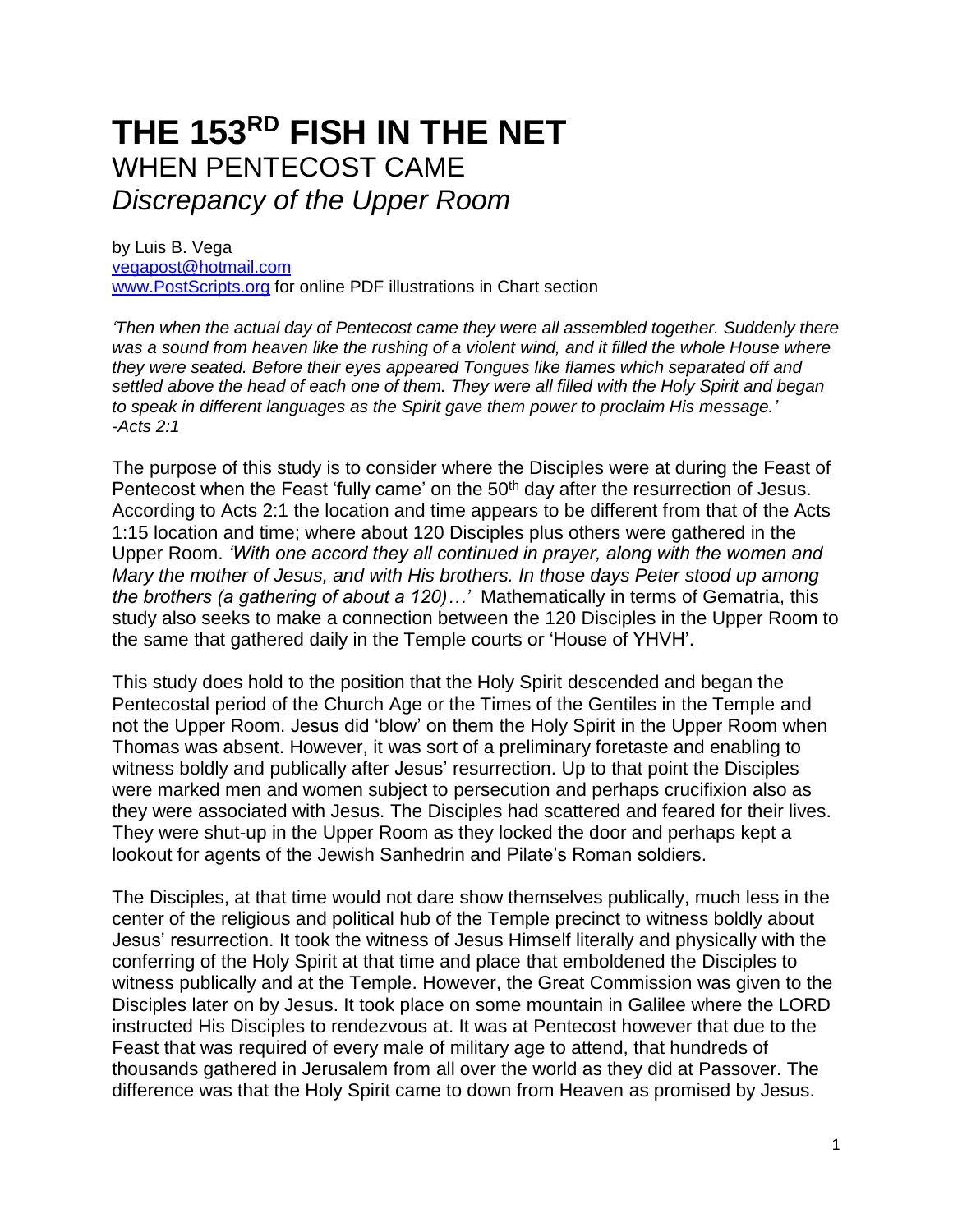### **The Spiritual House**

The descending of GOD the Holy Spirit corporately on Pentecost was the fulfillment to permanently indwell and 'seal' Believers of the 'better things to come'. It was also to bestow and equip the Disciples and subsequent Believers in Jesus with the 'Spiritual Gifts'. Such Gifts were given for the work of evangelizing throughout the Church Age that is the Pentecostal period. It will last until the Rapture of the Body of Christ is completed as the last 'caught' Gentile 'fish' in the 'net' is to be saved. One clear evidence of such an indwelling was the manifestation of Spiritual Gifts such as speaking in other languages. As the Disciples were in the Temple Courts on the very Feast of Pentecost, there were Jews from different parts of the Roman Empire that could understand the message of the Disciples in the language from where the Jews and many Gentiles came from.

These utterances were known and intelligible languages spoken by the Disciples and was a sign specifically to the Jews. Evidently, some Jews did not even speak Hebrew and others were Gentiles. Such a 'sign' that Jews always demand became a witness about Jesus –in the Temple and not in the Upper Room. The descending of the Holy Spirit came with 'Power from on High' and initiated the Pentecostal 'intermission' period between Daniel's prophetic 69<sup>th</sup> and 70<sup>th</sup> Week of Years. This current Pentecostal period that began there and then is not over yet and is dealing with the Spiritual Temple that is being built-up still. However, will such a 'Temple' be completed when the 153<sup>rd</sup> 'fish' is caught and it concludes the 'harvest' time of the Church Age 'net' or dragnet?

Jesus has cast such a 'net' upon the 'waters' of the world to have included the Gentile as part of the Bride of Christ much like the typology seen between Boaz and Ruth. The purpose was to build up a 'house' much like it was foretold of King David as the type of the coming Messiah when Obed was born. Currently still Jesus' Spiritual House or Temple is being built-up comprised of Jews and Gentiles from all over the world as a 'dragnet' much like the Disciples cast their fishing net at the instructions of Jesus and caught the 153 fish. It is a mysterious work in tandem with Jesus building the 'Mansions' in His Father's House. One has to recognize that it is Jesus that is the one working and laboring. The Disciples of Jesus just have the privilege of entering into the 'sufferings' of Jesus and as a labor of love.

The questions thus could be asked, will the end of the Pentecostal period that will culminate in the finishing of the Spiritual Temple or 'catch' signal that once the 153<sup>rd</sup> fish is caught, the Rapture is to take place and thereafter the building of the  $3<sup>rd</sup>$  physical Temple is to follow? As the Holy Spirit came down on that very day of Pentecost at the Temple to start the Church Age, will it finish it by ascending with such a Spiritual Temple once it is complete in number, prophetically even a 153. To reiterated, this study holds to the belief that it was at the Pentecost Feast where the Disciples were at, in the Temple when the Holy Spirit came down corporately. In fact the exact time of day is given, 9 o'clock in the morning, Jerusalem local time. How many Disciples where there were most likely to have been beyond the 120; perhaps even 153? Could that number have been a parody of the catching of the fish by the Disciples on the Lake of Galilee that was 153?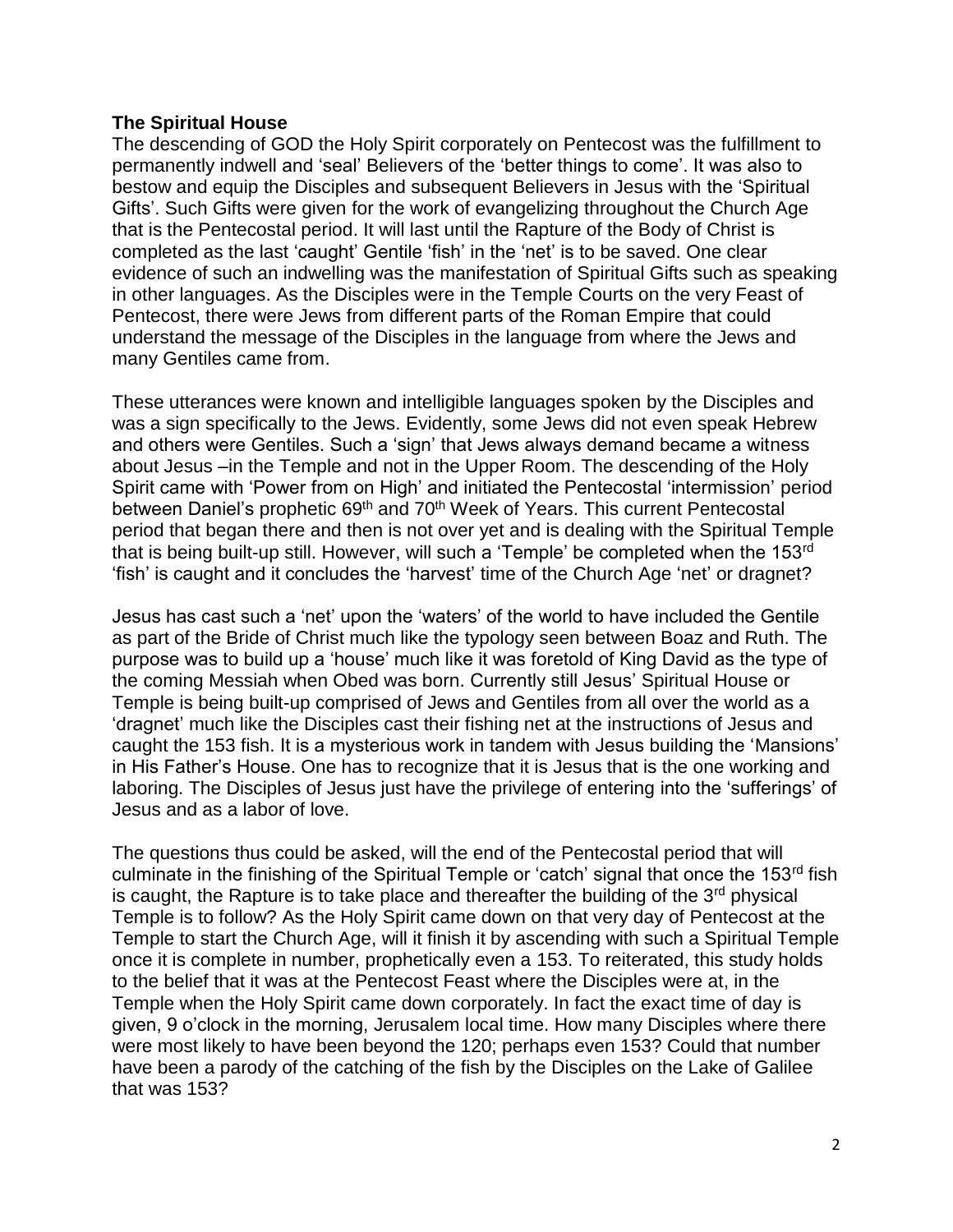### **The Age of the Fish**

Many are convinced that such a catch of fish was a prelude or foreshadowing of the 'harvest' to come throughout the Church Age, which is the Time of the Gentiles. The catch of the 153 fish was a foretaste of the entire work of the Disciples spreading the 'net' of the Gospel message throughout the world during the 'Piscean Age', meaning the ensuing Age of the Gentiles. This harvest corresponds to the Church Age period of the Great Commission that would have a final 'fish' caught which would be the number and prophetic coefficient of 153. Interestingly though, it is recorded that after Peter's preaching, some 3000 of those at the Temple got saved. Here in is another connection of how the Pentecost season echoed what took place on Mt. Sinai on the 1st Pentecost after the Exodus of the Jews and the Gentile contingent that accompanied them.

It was at the giving of the Law that a rebellion ensued and 3000 perished as the ground opened up and swallowed them whole due to their insurrection against Moses but untimely against YHVH. As it pertains to when the Church Age started, it was when the Holy Spirit came down corporately to begin such a harvest but apparently bound by a terminal number and time then and connected to the Temple. Yes, there were 120 Disciples in the Upper Room but do realize that in the Near East culture and in the Bible, only men were counted for the most part. In addition, that number of 120 is a fractal also of the Jubilee pattern. Consider that the difference between 153 and 120 is 33. As the Bible in Acts 1:15 does mention the 120 and 'others', could it be speculated even that perhaps the 'others' were the 33 women in the group?

Cryptically, the 33 could also insinuate that Jesus, as that was His age could be the Person not seen but present in the 'midst' building the Spiritual Temple during this Pentecostal 'intermission' between Daniel's 69<sup>th</sup> and 70<sup>th</sup> prophetic Week of Years. As noted, if one studies and researches the topic of the 1st Pentecost after the resurrection of Jesus, it is associated with the Upper Room and one will find that there is a discrepancy if the Holy Spirit came down there and then as opposed to the Temple or 'House' on the Temple Mount instead. The prevailing thought is that it was also the same Upper Room as depicted in most paintings. If it was at the Temple, due to the Pentecost Feast that very day, no doubt there were not only 120 Disciples but also perhaps more.

This is again, where the portion of speculation could suggest a 153 number as Acts 2 does not stipulated 120 nor the Upper Room but a 'House'. Many believe that the Greek word for 'house' is referring to the House of the LORD or the Temple. Do realize that from the time the LORD commissioned the Disciples in Galilee and from when Jesus ascended to Pentecost, the Disciples meet in the Temple; the whole context of their corporate meetings were at the Temple. The chapter in Acts 2 even delineates how the Disciples meet also in their private homes to fellowship and break bread. As noted, it was only after the Ascension of Jesus that the Disciples received a measure of the Holy Spirit. Jesus 'breathed' into them in the Upper Room in the occasion that Thomas was not present. Such an enabling and power gave the Disciples boldness to meet openly and without fear of the Jewish Ruling Court or Rome's injustice. The center of the controversy was however, the Temple that Jesus said He would 'destroy and resurrect'.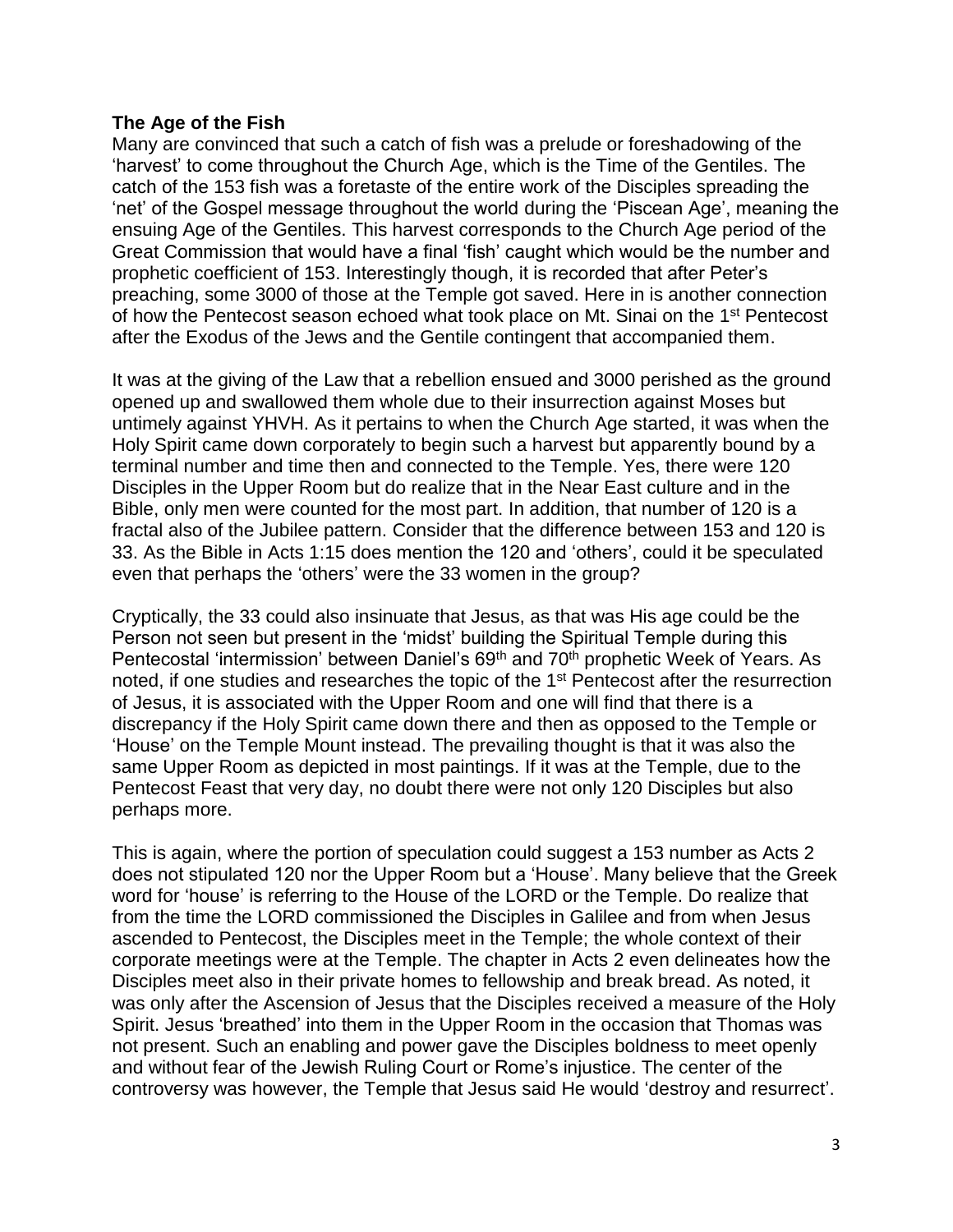### **The Power and Authority to Witness**

Although the Disciples were aware of the personal testimony of Mary and John and Peter ran to the Garden to see the empty tomb, they all still had doubts. For one reason as it is still the case in the Near East, the testimony of a woman is less than that of a man's. Then there were the 2 Disciples on the road to Emmaus, etc. The point being is that from the Resurrection to the Ascension, the Disciples were naturally constrained with fears and doubts about Jesus and all that transpired. Perhaps this is why the risen Jesus Christ had to be with them for reassurance for 40 days. Although the 11 Disciples set out for Galilee after the resurrection of Jesus as instructed to a mountain where Jesus had arranged to meet them, they saw Jesus and even fell down before Him, though some hesitated.

The Bible teaches that Jesus, there and then stated that all authority in Heaven and on Earth was now given to Him. Amazingly it is within this place of weakness of the 'flesh' of the Disciples that Jesus commanded the Disciples. It was as in a military term to *'Go, therefore, make disciples of all nations; baptizing them in the name of the Father and of the Son and of the Holy Spirit, and teach them to observe all the commands I gave you. And look, I am with you always; yes, to the end of time.'* The enabling was to come later by way of Pentecost. This proves the point that the LORD does not call the 'Qualified' but qualifies the 'Called'. As the Disciples later on meet back in Jerusalem, the nexus of the Royal Commission of the new Church Age began and perhaps is to end on a Pentecost and connected with a Temple. In the case of that Pentecost, it was at the Temple as this study suggests.

It was a foreshadowing of the Glory that came down upon the 1<sup>st</sup> Temple and in similar manner, the new Spiritual Temple begin with the Church Age at the Temple. To reiterate, it was on the day of Pentecost that the Holy Spirit descended with 'Power from on High'. Based on a careful study of Acts 1 and 2, there is a difference in the place and amount. The Baptism of the Holy Spirit in Acts 2 does not give a number of about 120 disciples and it was not in the Upper Room on Mt. Zion but on Mt. Moriah. The descent of the Holy Spirit thus appears to have taken place in the Temple Courts where the multitudes had gathered for the required Feast of YHVH. Most however, believe that Acts 1:15 where it notes that there were approximately 120 people present in the Upper Room was the Pentecost event though.

Nonetheless, what is unique about the 120 coefficient is that it is Biblical and prophetic on many levels such as the case for the Jubilee counts, etc. In this case, Biblical scholars point out that 120 was the number the Jews required to form a council in a city to make any directive legal and binding. The other case as already noted was when King Solomon in overseeing the dedication of the 1<sup>st</sup> Temple assigned 120 Priests to perform the required rituals of purification. In essence the 120 Disciples on Pentecost and at the Temple precinct along with the 'others' were functioning to establish a legal quorum. This allowed to set in motion the foundational law and legitimacy for the coming Church Age and its authority based on the succession of the work of the Apostles to witness for Jesus. Consider also the prophetic duality that was occurring on Pentecost as it occurred during Passover.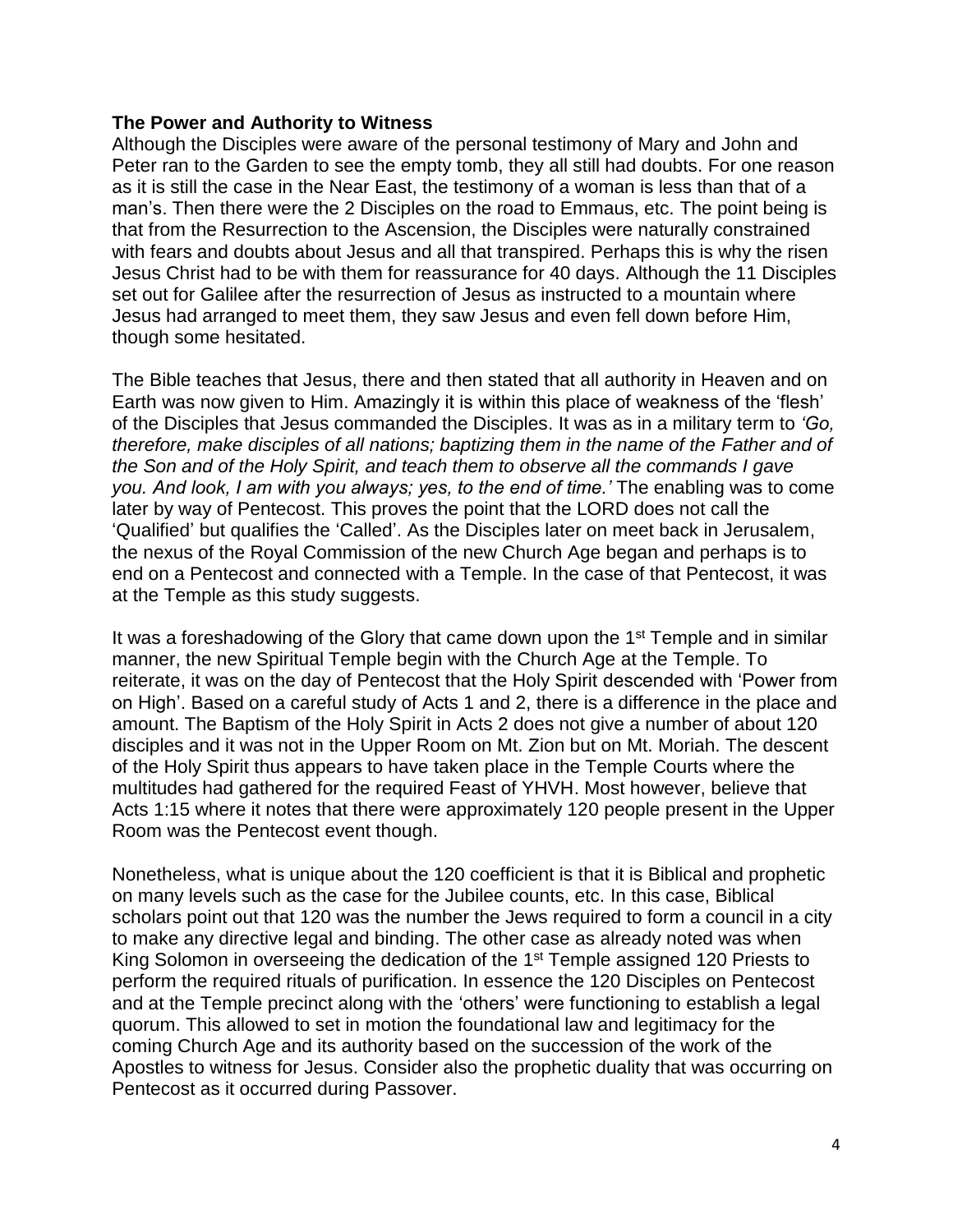#### **The Vessels of Honor**

During Passover, as the 120 Priests were literally singing the Psalms and slaughtering the lambs for Passover at a certain time of day. So too just outside of the Gate of Damascus, Jesus on the Cross of Calvary as the Passover Lamb prophetically echoed literally and in tandem the words He spoke from the cross the Psalms as He gave up His life as the Lamb of YHVH on that very hour. So too at Pentecost, in the Temple there were 120 Priests leading the people and praising YHVH during the Pentecostal Feast. In the Temple the Priests were trumpeting, singing, praising YHVH with one voice. The Pentecost Feast and its rituals echoed the time when King Solomon prayed and waited for the Glory to descend from Heaven as the trumpets were blowing to dwell in the Holy of Holies. So too where the Disciples there in the periphery gathered and 'sitting' in one place in the 'House' praising YHVH and waiting for the Promise of the Father, the Holy Spirit to come down from Heaven but to rest upon them.

Perhaps it was at the Temple; at this place and time that the Disciples were waiting and praying as in prior days and as instructed by Christ Jesus. So too then, was the sound of a rushing wind as of trumpets that was caused as the Glory came down and set not upon the Holy of Holies of the physical Temple that was empty but on the hearts of the Disciples as a type of the 'Ark of the Covenant'. Does not the Bible depict the Disciples of Jesus as earthen vessels that contain the Glory of the LORD? This typology was seen in how the vessels carried into battle; a 'spiritual battle' by Gideon where lit the within the jars and broke them to reveal such illumination against the enemies of YHVH. Such will one day literally take place concerning the body of a Believer in Jesus. It will coincide with the Rapture's point and time of the last 153rd 'fish' being 'caught'.

That last day as the Apostle Paul describes it, is the point in time when one's earthen vessel will be broken much like that of Gideon and the inner light, the Glory of Christ will transform one's body to shine in indestructible light. This light, this Glory will pierce through the earthen vessels, or the body much like it occurred with Jesus on the Mount of Transfiguration. This study suggests that this same mountain would have been the one that Jesus called the Disciples to return to and receive the Great and Royal Commission to cast the 'net' upon the subsequent Church Age periods. In the 1<sup>st</sup> Temple, the Glory of YHVH filled the Holy of Holies. Thus, it would make theological sense that the Glory of YHVH -the Holy Spirit rested upon and filled each of the Disciples instead in the form of 'Tongues of Flame' at the Temple precincts nonetheless to become a typology of the 'lights of the world'.

To continue in the duality, in the Holy of Holies the Ark of the Covenant which is a type of Jesus was not present in the 2nd Temple. Why? Because the presence of the LORD was to be now indwelt in the Believers of Jesus starting at Pentecost, at that place and time. The Ark of the Covenant metaphorically was to be in the midst of the Spiritual Temple being built-up with 'Living Stones'. The Holy Spirit started to fill and build this new 'Spiritual Temple' on Pentecost with the Living Stones and perhaps such a 'Temple' will be completed at a Pentecost timing and/or season. This new Spiritual Temple started out with the 120 Jewish Disciples as newly installed Royal Priesthood.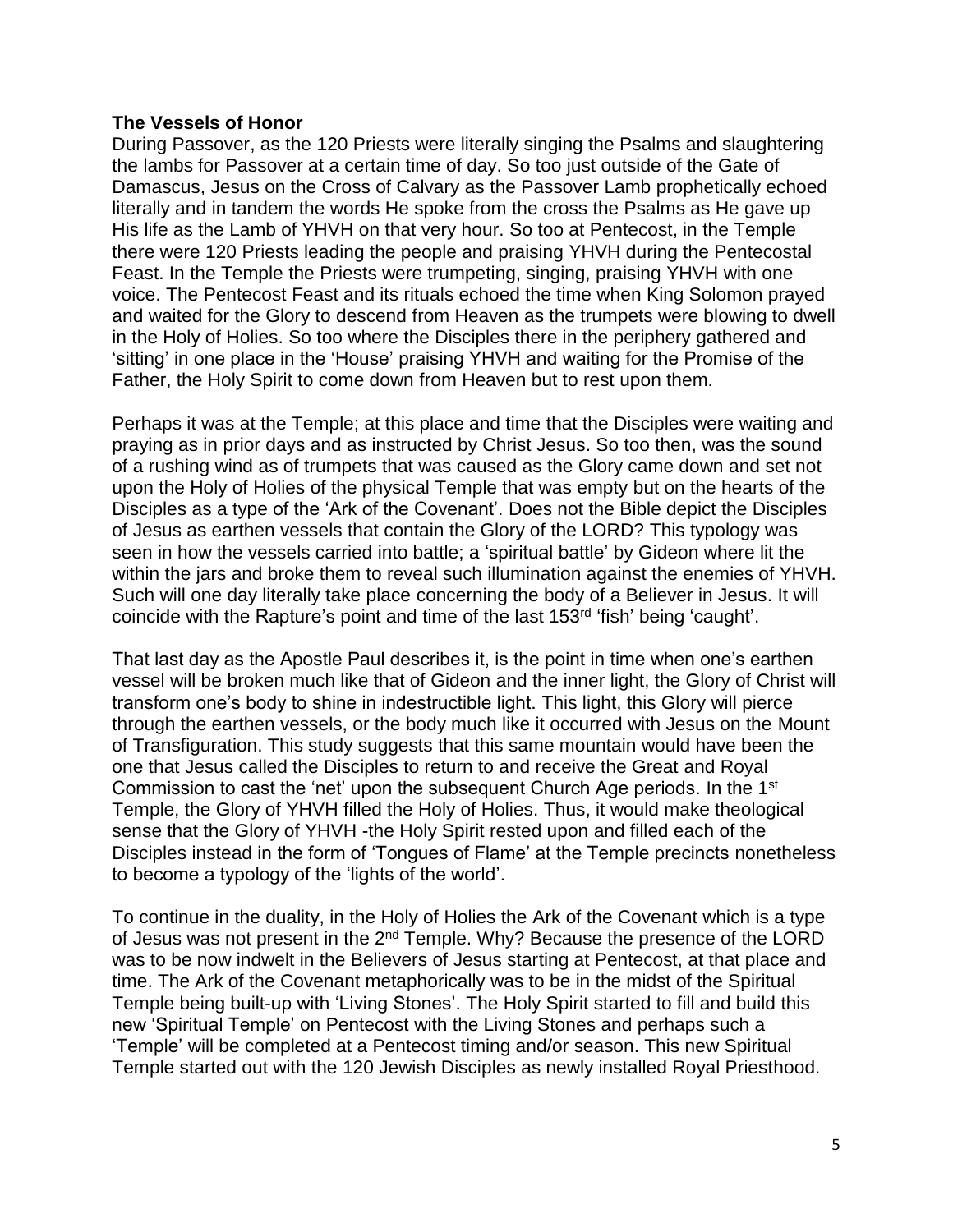### **The End of the Catch?**

At Pentecost, the Holy Spirit began the New Temple, the Church, the Mystical Body of Christ not made by human hands but by the Person of Jesus Christ. This current Pentecostal period, of the Time of the Gentiles is still in operation through the work of GOD the Holy Spirit. Many are supposing that the end of the harvest of the 'catching' of the prophetic amount of 'fish' will someday reach that numerical coefficient of 153. In keeping with such a 'fishing' metaphor, the Church is as a boat to continue in the line of such a typology. In the traditional sense, since ancient and medieval times, the body of a church building architecturally was called a 'nave'. This word is Latin for a boat. Metaphorically, the Church as a 'boat' has been tossed on the stormy seas, that is the 7 Seas as it pertains to the present 7 Churches of Asia as a prophetic template. However, it is Jesus' will that she will prevail and bring in an abundant harvest of souls, all '153' fish.

Why? Because Jesus is 'on board' and the Gates of Hell cannot and will not prevail against her. As to the 153 fish? Biblical scholars have not really realized the true meaning nor its implication perhaps. Most scholars recognize that the 153 fish are symbolic of the souls harvested by the Church for Christ. Some suggest that there were 153 different kinds of fish in the Sea of Galilee, which might be symbolic of all the different peoples of the Earth being 'caught' in the net of the Disciples that would bring the Gospel to the world. A parallel to this theory is found in Matthew 13:47 where Jesus compares the Kingdom of Heaven to a dragnet which when thrown into the sea gathers fish 'of every kind' indicating the universality of the Christian mission. Mathematically, there is some connection to the Gematria of the number 153.

Gematria is the symbolic relationship between letters and their corresponding numbers and the numerical value of words or sentences. For example, John in Revelation does appear to use the principles of Gematria in Revelation13:18 regarding the 666 Mark of the Beast. Thus, it is not unreasonable to assume that Gematria may be also employed with this specific number of 153. For example, others suggest that using Gematria with such phrases as the 'Sons of God' in Greek equals the number 3212, which is 3x7x153. This suggestion links even the theory of the Trinity in that the number of fish caught in the Sea of Galilee is the ideal number of souls that will be harvested during the Pentecostal Period of the Time of the Gentles. This number 153 is related then to the times the Trinity 3 and spiritual perfection 7.

Other scholars also have determined that the number of the Church equals 12 squared added to the number of Trinity equals 3 squared which results in the number 153, etc. Other scholars using a mathematical approach noticed that 153 dots can be arranged into an equilateral triangle with 17 dots on each side to yield a numerical symbol for perfection using the number 17. This is a number that is made up of the 2 numbers symbolic in Jewish thought for completion or perfection of order 10 and fullness and perfection 7. In ancient times, triangular numbers was a passion of both Greek mathematicians and Biblical scholars. However, many Bible scholars have determined and declared that this number 153 is a great mystery yet to be fully understood.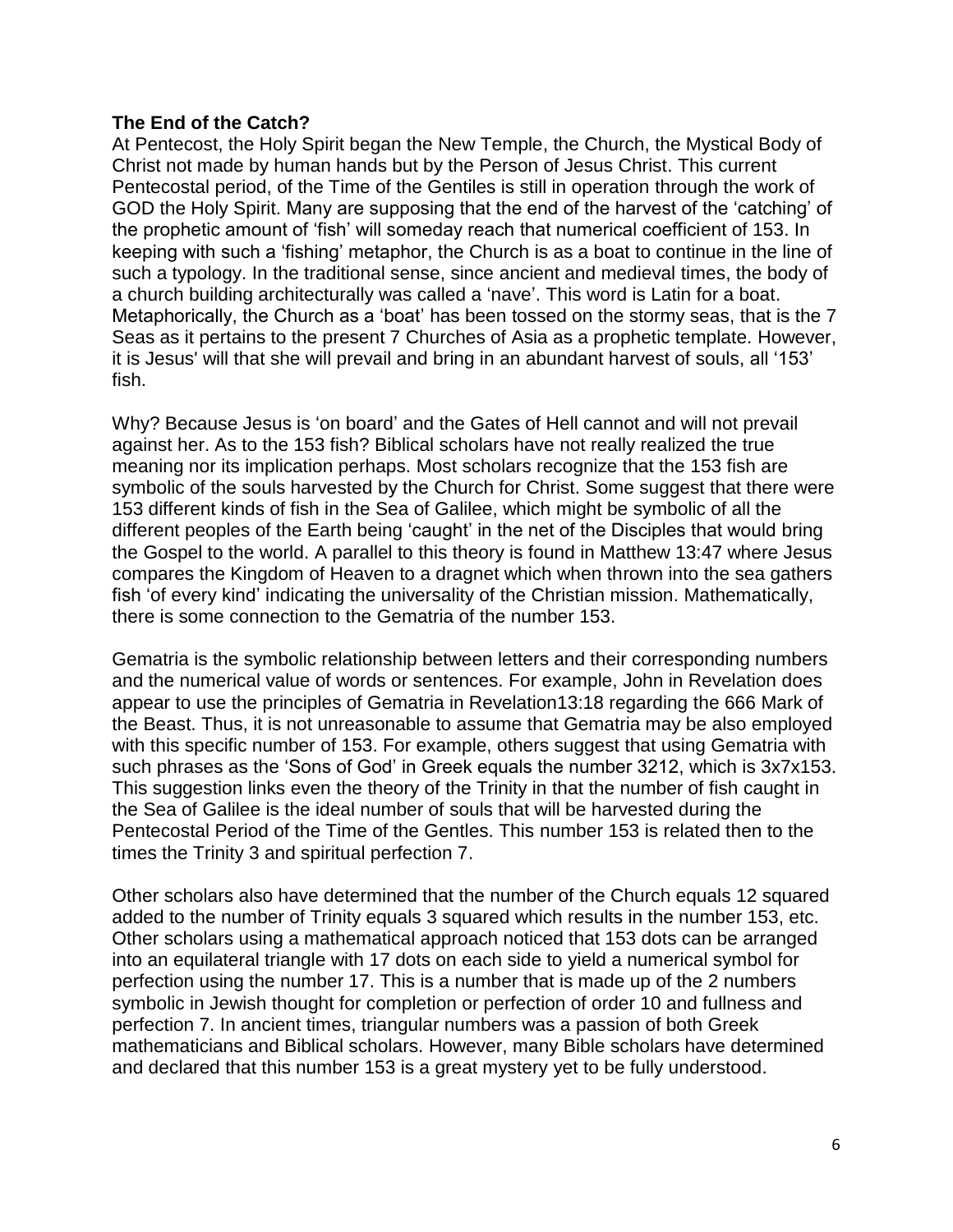It is nonetheless a prophetic number that in some way is associated with the perfection of the number of souls to be harvested throughout the Church Age through the work of Jesus' Royal Priesthood. To sum-up, there is that connection of how the Disciples left and returned from Galilee having caught the 153 fish in the net that did not break, etc. The key to the work of the Royal Commission was and is that the Disciples were entreatable and took the direction of Jesus. They were guided by Jesus all the way to the shore were there was meal prepare by the LORD. This obviously has echoes of the reward for the work done by the Disciples of Jesus. One day the laboring in the vineyard, the casting of the net will come to an end as the last 'grape' and the last 'fish' will be harvested. Even though presently the signs of the times might seem that all is for not and there is 'no fruit'; there is.

Remember that although Elijah got discouraged for all the Ba'al worship even amongst the so-called 'People of YHVH' as they were sacrificing their children to Molech and perversion reigned in the land. YHVH revealed to Elijah that there were 7000 that did not bow the knee. Then there was the time that Elisha's attendant despaired as they were surrounded and locked-up in the city with no apparent rescue in sight. Elisha prayed and the eyes of the attendant were open to see the celestial war chariots of the Armies of Heaven all about. Could such a phenomena be occurring now as the harvest approaches the end that the marrieds of sounds being heard around the world for unexplained reasons are alluding to the behind-the-scenes spiritual maneuvering of celestial armies getting ready for battle? Do realize that as the Great Sign of Virgo occurs, at least astronomically on September 23, 2017, what ensues right after is a major celestial war. It will be a time where Angels will wage war and Lucifer will be cast to the Earth from Heaven once and for all.

Until that time, as the Church in these Last Days seems weary, remember that although she sows in tears, one day she will reap in joy as the sheaves are brought in at the harvest. *'He who goes to and fro weeping, carrying his bag of seed, Shall indeed come again with a shout of joy, bringing his sheaves with him.'* This mirrors the coming rest and celebration of the joy the Church will have as she helped the LORD bring in the 'sheaves'. She will be rewarded with the 'Banqueting Halls of Glory' that will be prepared after the Rapture of the Bride of Christ that will be the Marriage Supper of the Lamb. This picture has the imagery of how like Boaz, Jesus who is the fulfillment of the Kinsman-Redeemer has chosen a People who were not His People to spread His mantle of love as a Chuppah over Ruth and claim her, a Gentile as His Bride.

Although the Church throughout the Pentecostal intermission has sown with not only her tears, but with the blood of her Martyrs, she has watered the souls of the damned. Even Jesus in Revelation states that 'His reward is with Him' when He comes back for His Gentile Bride for the most part as He is the Kinsman-Redeemer. He is the greater Boaz and the Lord of the Harvest or of the barley fields much like it was with Ruth and Boaz. After a hard days gleaming by Ruth, Boaz invited her at one point to share in a prepared meal. Such is a prophetic picture of how Jesus had prepared a meal after the catch of the 153 by the Disciples was successfully and brought in without a tear in the net. Could this completion occur at a Pentecost Feast time or season as it began?